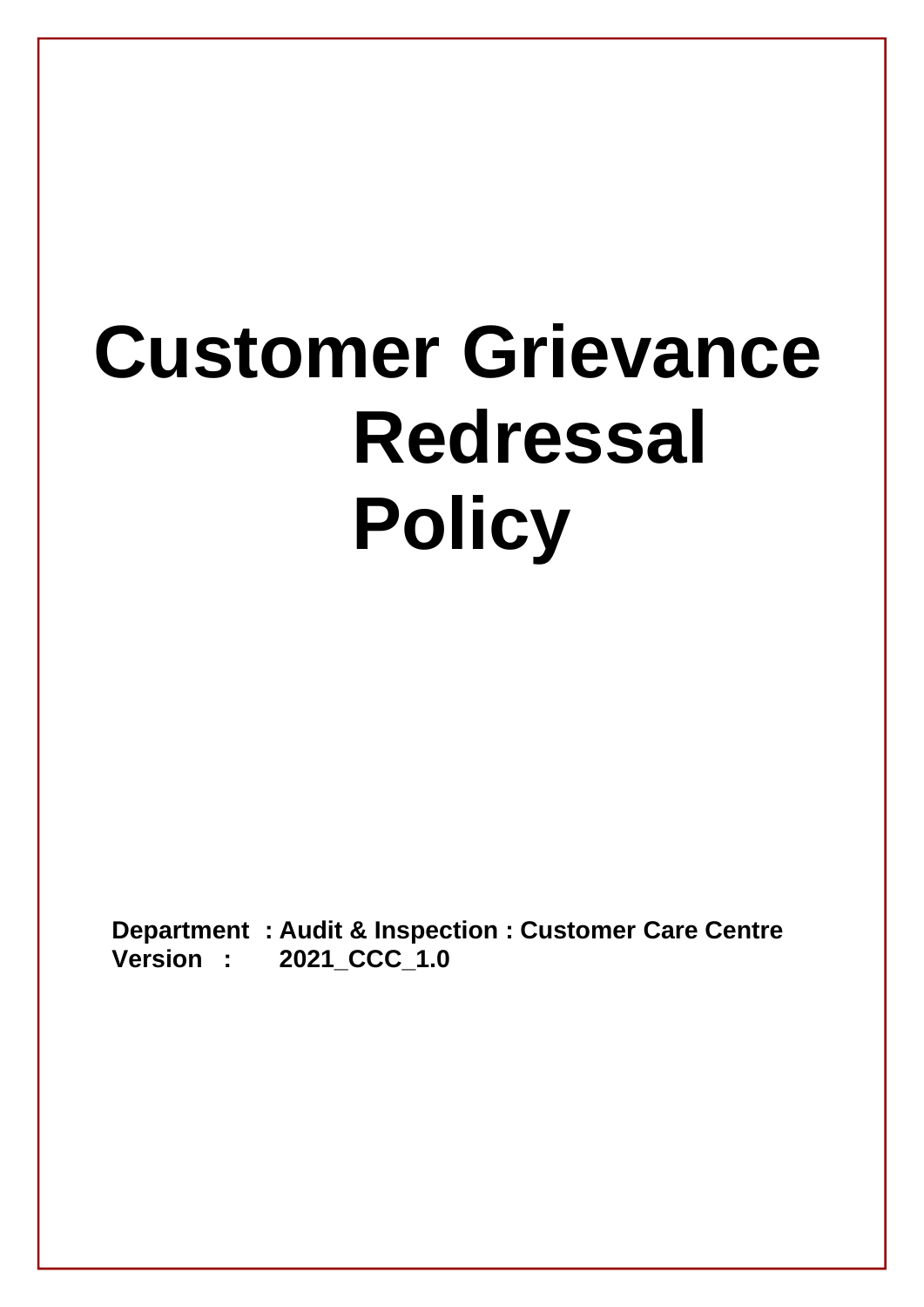### **Policy Custodian**

| <b>Department</b>        | <b>Audit &amp; Inspection: Customer Care Centre</b> |
|--------------------------|-----------------------------------------------------|
| <b>Officer in-charge</b> | Audit Head                                          |
| <b>Policy Contact</b>    | audit@bccb.co.in                                    |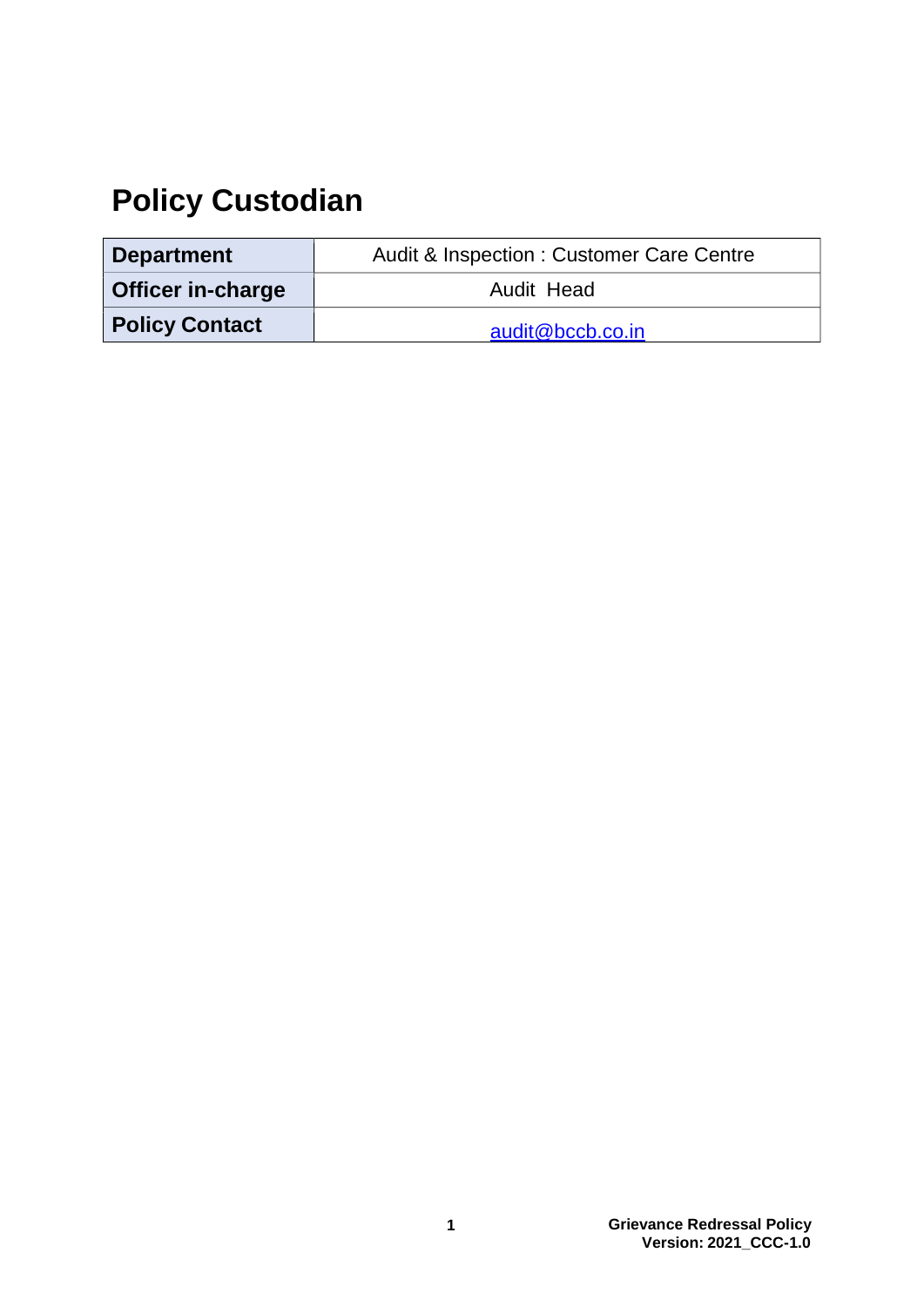**67y**

## **Policy Governance**

| <b>Frequency Of Review</b> | Annual      |
|----------------------------|-------------|
| <b>Last reviewed on</b>    | Board on    |
| <b>Approval Path</b>       | ACB > Board |
| <b>Supersedes</b>          | <b>New</b>  |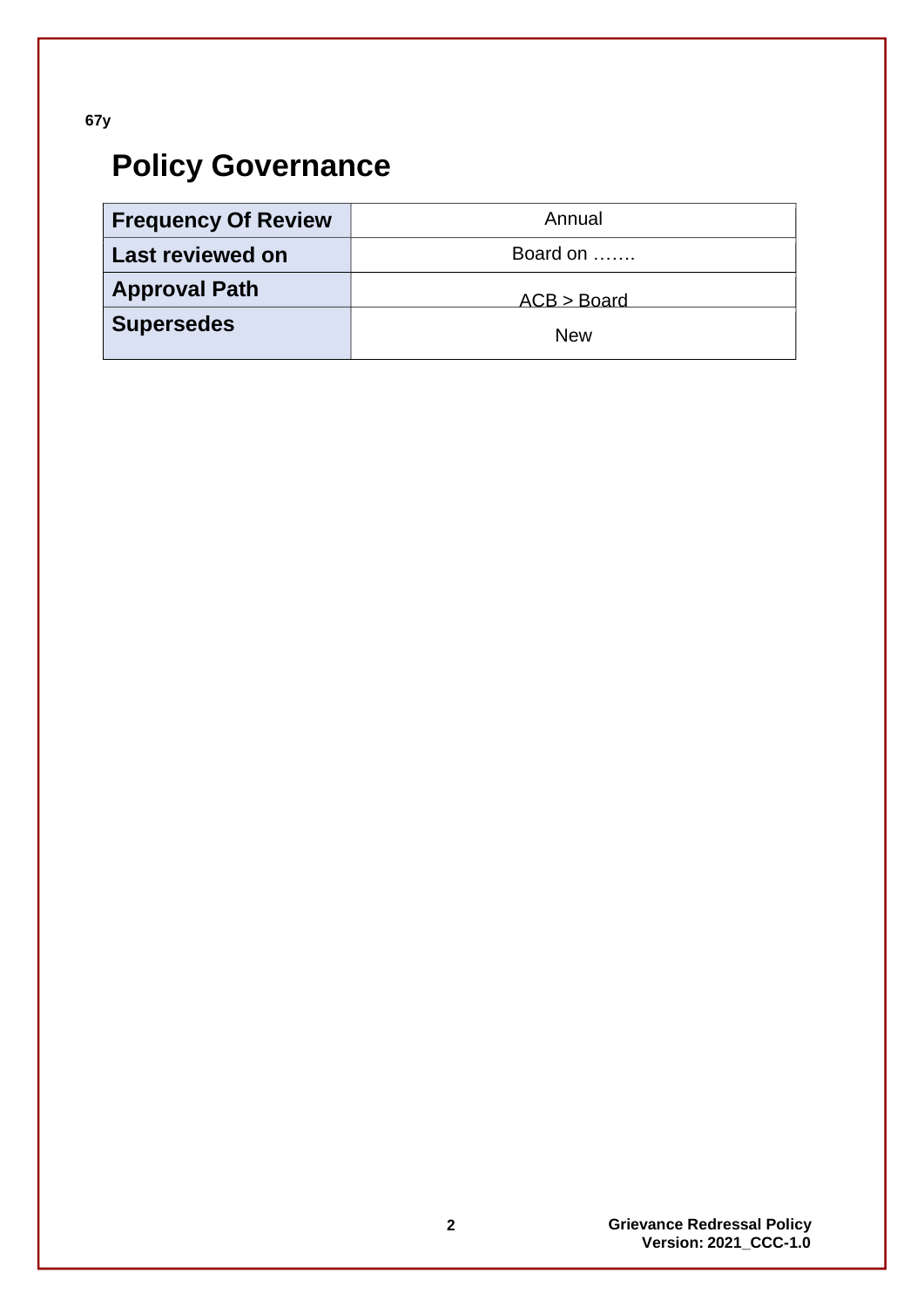## **Contents**

| 3. | <b>Integrated Ombudsman Scheme 2021</b>                                |  |
|----|------------------------------------------------------------------------|--|
|    |                                                                        |  |
|    | The Salient Features of Reserve Bank Integrated Ombudsman Scheme, 2021 |  |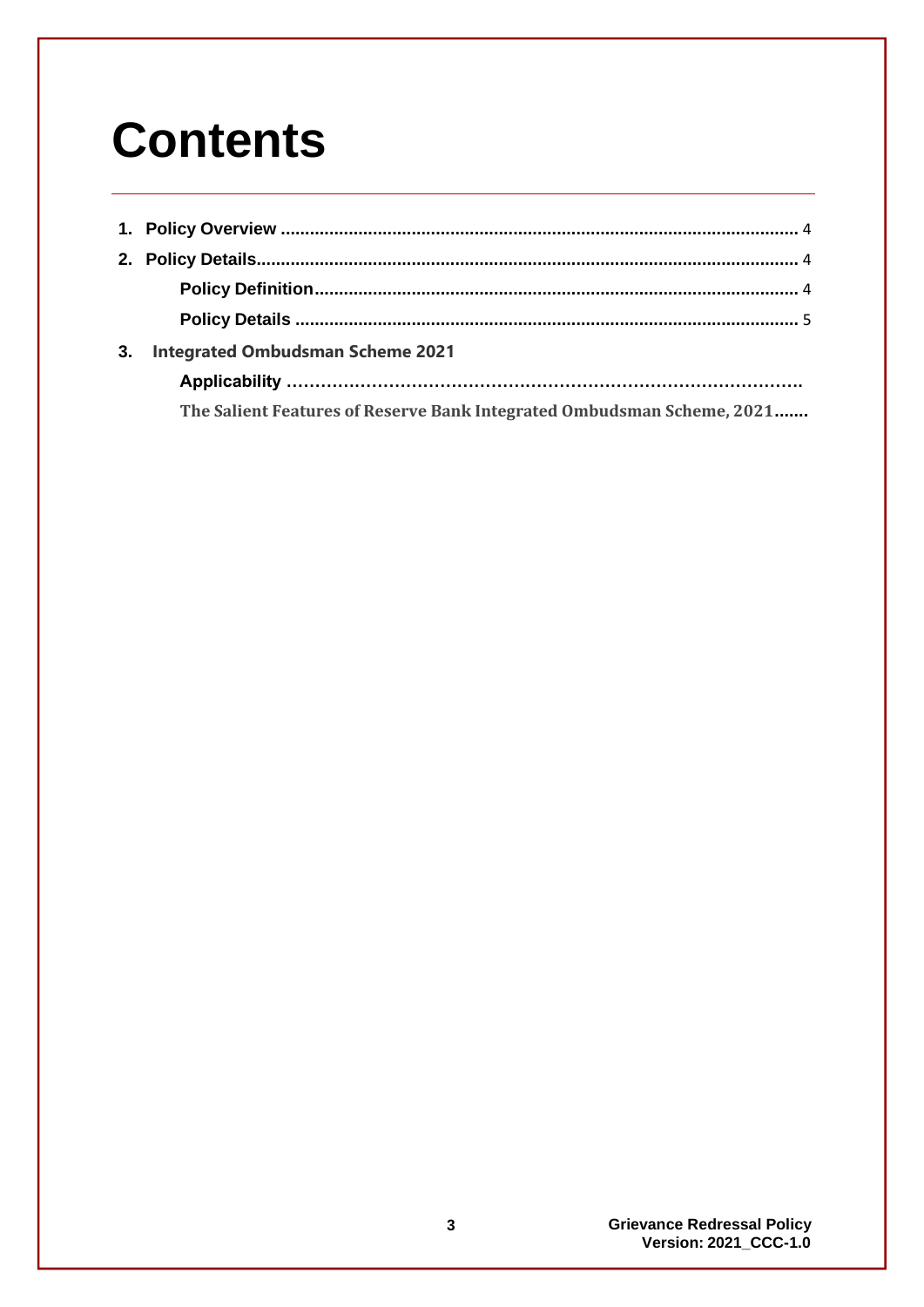#### <span id="page-4-0"></span>**1. Policy Overview**

In the present scenario of competitive banking, excellence in customer service is the most important tool for sustained business growth. Customer complaints are part of the business life of any corporate entity as every business has to deal with situations in which things go wrong from a customer's point of view. This is more so for banks because these are service organizations. As a service organization, imparting good customer service and enhancing level of customer satisfaction is the prime concern of any bank. Providing prompt and efficient service is essential not only to attract new customers, but also to retain existing ones. Customer dissatisfaction would spoil bank's name and image which will result in loss in business.

The bank's policy on grievance redressal follows the under noted principles.

- $\triangleright$  Customers be treated fairly at all times.
- $\triangleright$  Complaints raised by customers are dealt with courtesy and on time.
- ➢ Grievances of pensioners and senior citizens are dealt on priority.
- ➢ Customers are fully informed of avenues to escalate their complaints/grievances within the organization and their rights to alternative remedy if they are not fully satisfied with the response of the bank to their complaints.
- $\triangleright$  Bank will treat all complaints efficiently and fairly as they can damage the bank's reputation and business if handled otherwise.
- $\triangleright$  The bank employees would work in good faith and without prejudice to the interests of the customer.

The policy may be reviewed annually or earlier as per requirements arising out of regulatory directions or any amendments in Law. The policy will come in force from DD/MM/2021.

#### <span id="page-4-1"></span>**2. Policy Details**

#### <span id="page-4-2"></span>**Policy Definition**

In order to make Bank's Grievance Redressal Mechanism more meaningful and effective, a structured system has been built up towards such an end.This system would ensure that the redressal sought is just and fair and is permissible within the given frame-work of rules and regulation.

The Policy is based on the guiding principal enlisted in the RBI "Master Circular on Customer Service in Banks" circulated vide RBI/2015-16/61 DCBR.CO.BPD.(PCB).MC.No.15/12.05.001/2015-16 dated 1st July 2015.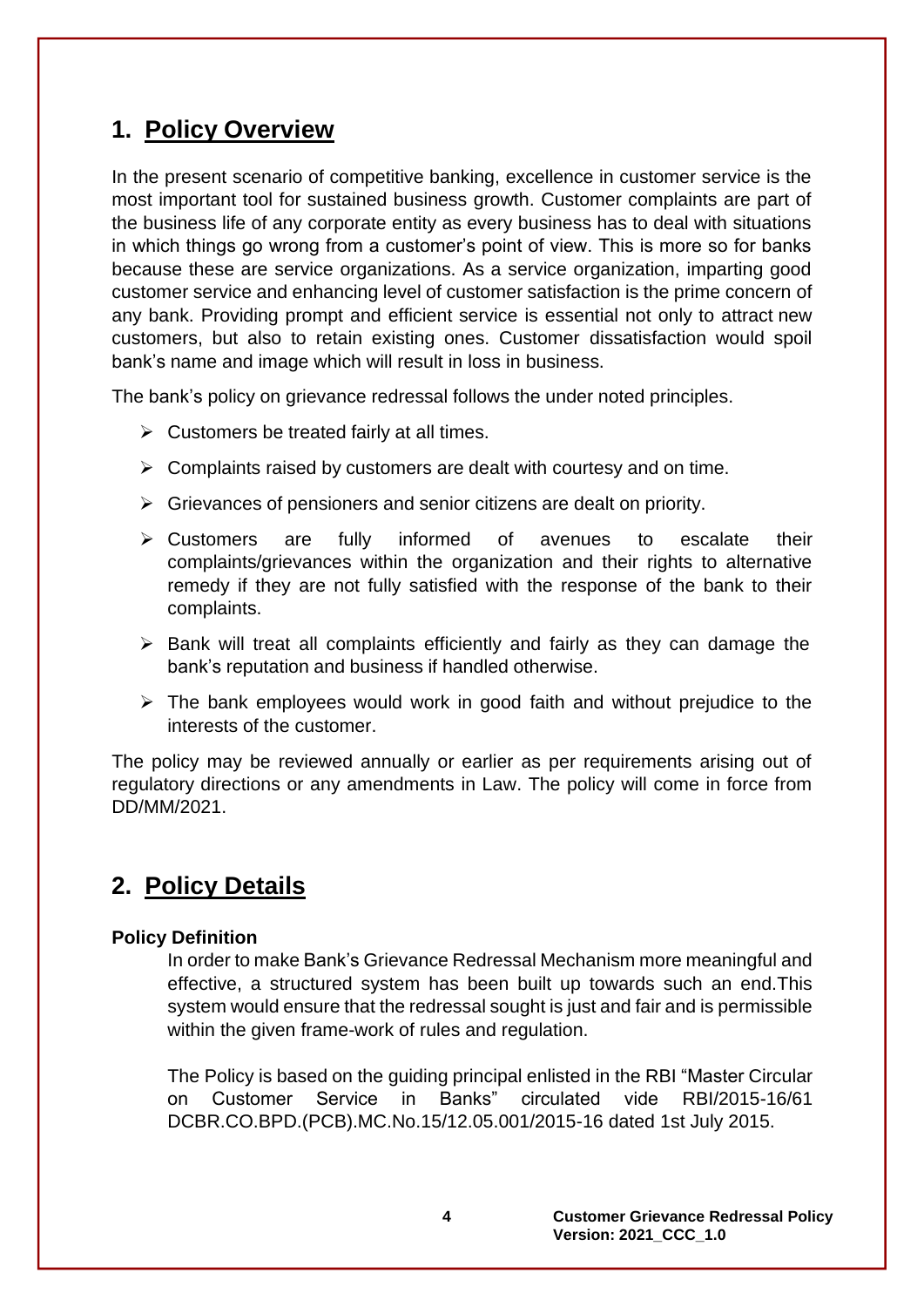#### <span id="page-5-0"></span>**Policy Details**

In order to make Bank's Grievance Redressal Mechanism more meaningful and effective, a structured system has been built up towards such an end. This system would ensure that the redressal sought is just and fair and is permissible within the given frame-work of rules and regulation. The policy document would be made available at all branches and at Bank's website [www.bccb.in.](http://www.bccb.in/) The concerned employees would be made aware about the Complaint handling process.

A complaint is an expression of dissatisfaction made to an organization, related to its products, or services, or the complaints' handling process itself, where a response or resolution is explicitly or implicitly expected.

The reason for customer complaint can be divided into 3 main categories:

#### **a. Attitudinal / behavioral aspects in dealing with customers**

**b. Operational aspects**- Inadequacy of the working/operations or gaps in standards of services expected and actual services rendered.

#### **c. Technology Related**

The customer has the right to register his/her complaint if he/she is not satisfied with the services provided by the bank. There are four main ways to make a complaint –

- i. in person,
- ii. by telephone,
- iii. by courier/post or
- iv. by e-mail/internet.

Complaints received through all these channels must be handled efficiently and swiftly and by concerned department. If customer's complaint is not resolved within the prescribed time frame or if he/she is not satisfied with the solution provided by the bank, he/she can approach Banking Ombudsman with his/her complaint or resort to other legal avenues available for grievance redressal.

#### **Internal Machinery to handle Customer complaints/ grievances**

#### **Complaint Registration**

A customer may register complaint either in writing or through electronic means if he/she is not satisfied with the services provided by the Bank. All complaints will be recorded by the Bank in a database. The database, along with the acknowledgement letter and other correspondence will be preserved at least for 5 years from the last date of correspondence for future reference. However, no action will be taken on anonymous/ pseudonymous complaints and the same will be filed.

#### **Arrangements for receiving complaints and suggestions are given hereunder.**

#### **Complaints in Person**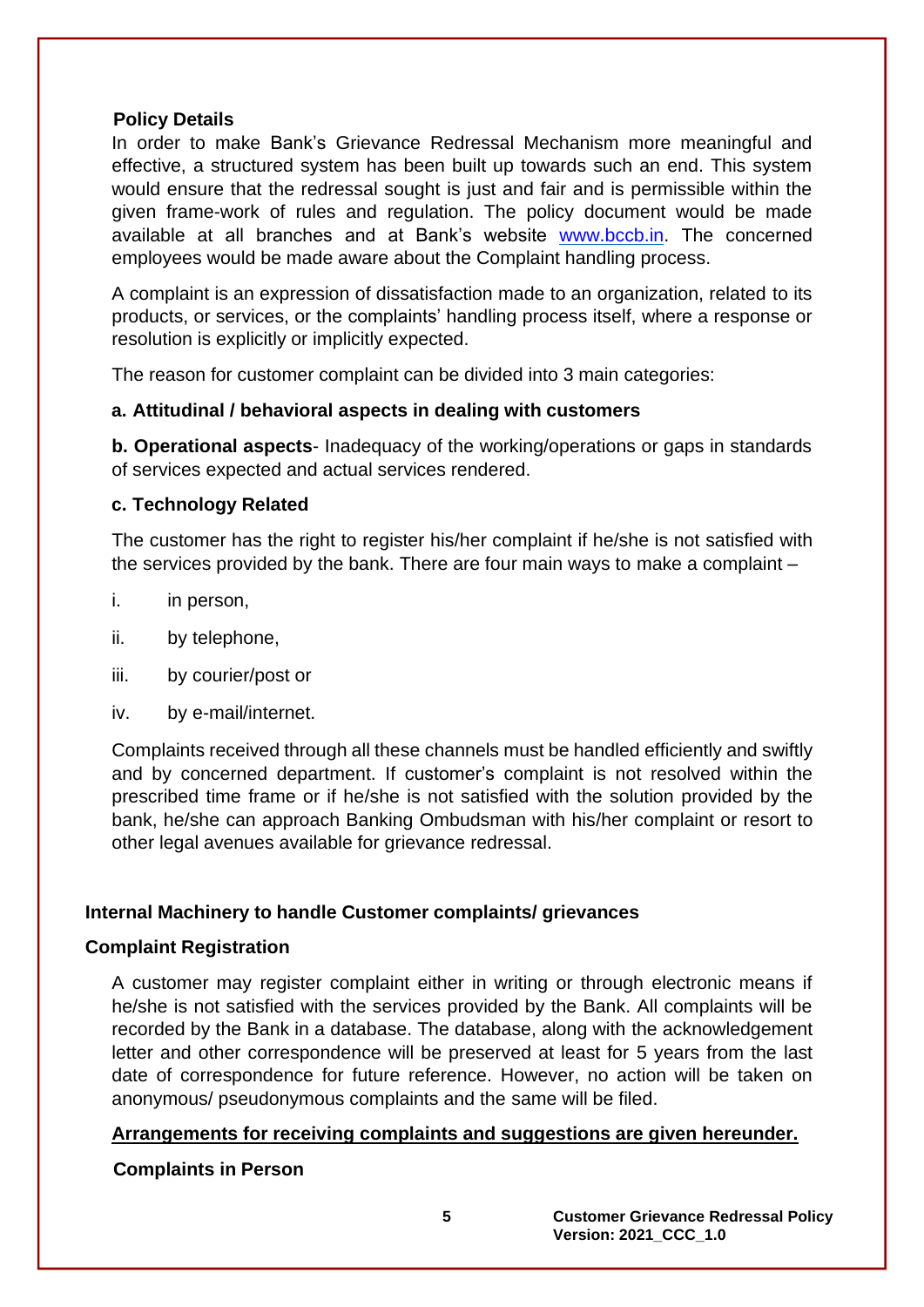Complaint forms are to be provided at all branches and also available at Bank's website ['www.bccb.in'](http://www.bccb.in/) under section 'Grievances" under 'Customer Care'. Customer can obtain the complaint form from the branch manager/bank's website www.bccb.in, submit it to the branch manager and obtain acknowledgement.

Complaint register is also to be made available at all the branches. Customer can obtain it from the branch manager, record his grievances therein and obtain acknowledgement.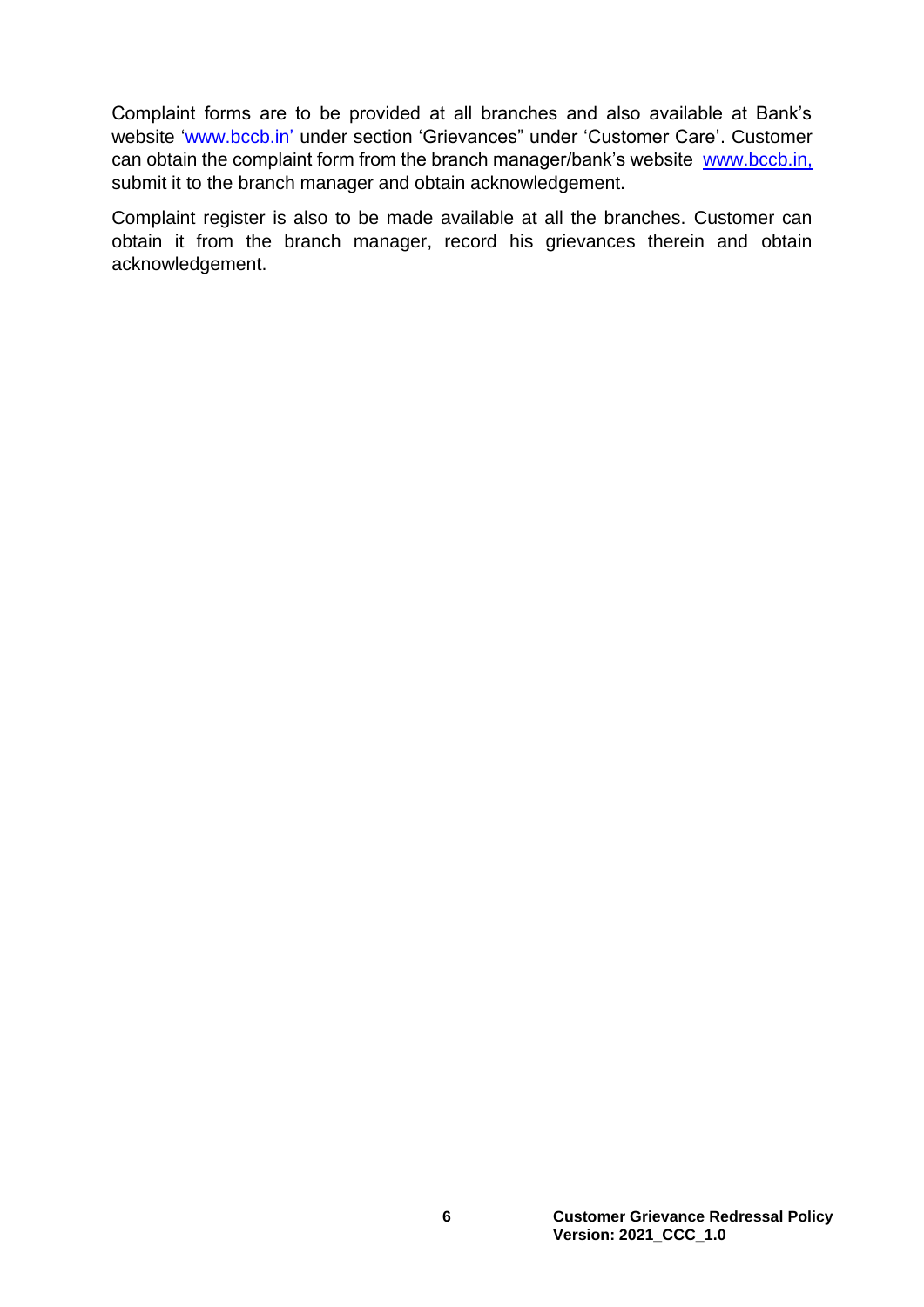Customer may use complaint cum suggestion box kept at branch for any feedback/ suggestions for improvement in our products and services.

#### **Contact Centre:**

Complaints can also be lodged at Bank's Contact Centre on toll free number 18002662407 accessible 24 hours from fixed as well as mobiles of any telecom operator throughout India or Phone- 0250 2322053 / 2323449 9527441600 / 9527451600 /9527461600- a paid number, which is accessible to customers from abroad as well as throughout India .

#### **Customer Care Centre:**

Customers can also send complaints to the Principal Nodal Officer at the following address:-

1. The Nodal Officer-Chief Manager – Legal & Mortgage Department

Bassein Catholic Co-operative Bank Ltd,

Customer Care Centre,

Head Office- Catholic Bank Building, Papdy Naka, P. O. Papdy, Vasai. District Palghar Maharashtra India 401207

Email: [legal@bccb.co.in](mailto:legal@bccb.co.in)

2. The Principal Nodal Officer Mr. Sixto Fargose (General Manger)

Bassein Catholic Co-operative Bank Ltd,

Customer Care Centre,

Head Office- Catholic Bank Building, Papdy Naka, P. O. Papdy, Vasai. District Palghar Maharashtra India 401207

Email: [customerservice@bccb.co.in](mailto:customerservice@bccb.co.in)

The contact details of Nodal Officer & Principal Nodal Officer cum Principal Grievances Redressal Officer are available in all branches of the Bank on the Notice Board.

#### **Complaints through Post/e-mail**

Customer can submit complaint by post or through e-mail on customerservice@bccb.co.in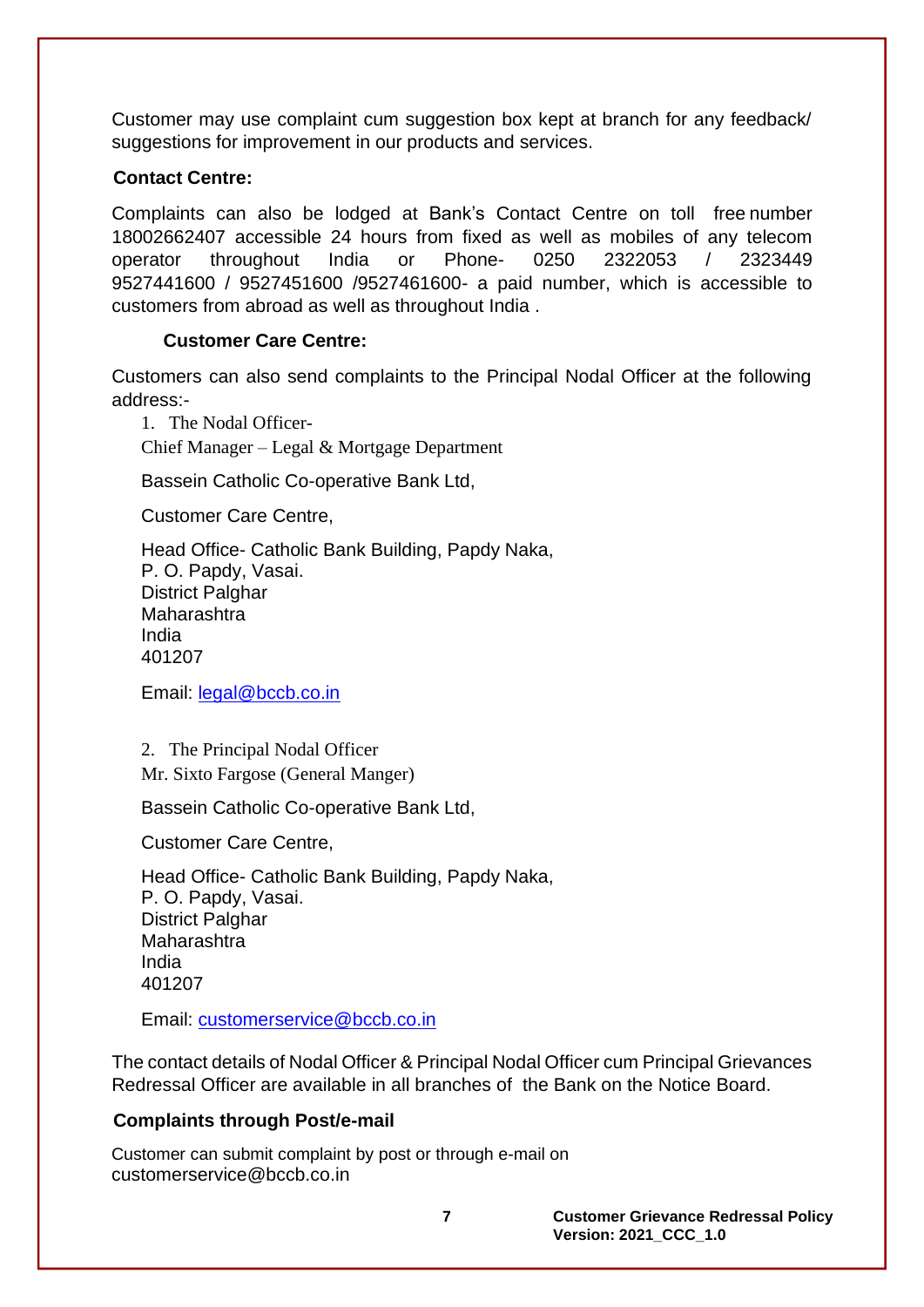Complaints received by e-mail shall be acknowledged by email. Contact Number and E-mail address of the Nodal Officer & Principal Nodal Officer is provided at the Branches and also on bank's website [www.bccb.in](http://www.pnbindia.in/)

Centralized Grievances Redressal Management System (CGRMS) is made available to record complaints received online at Contact Centre, Head office and branches. Besides, the customers may directly lodge the complaints on CGRMS through Bank's Website, Internet Banking Services, Mobile Banking & Mobile App . As owner of the CGRMS, Customer Care Centre is coordinating with the branches regularly. Customer, who lodges the complaint on CGRMS or access CGRMS through Bank's website, Internet Banking Service, Mobile Banking and Mobile App, gets an automatic acknowledgement of his complaint.

All feedbacks (positive as well as negative) received on social media platforms like Twitter & LinkedIn are accessed and dealt by Grievances Redressal Cell, HO. The information/data is analysed and put up to the ACB along with other information periodically.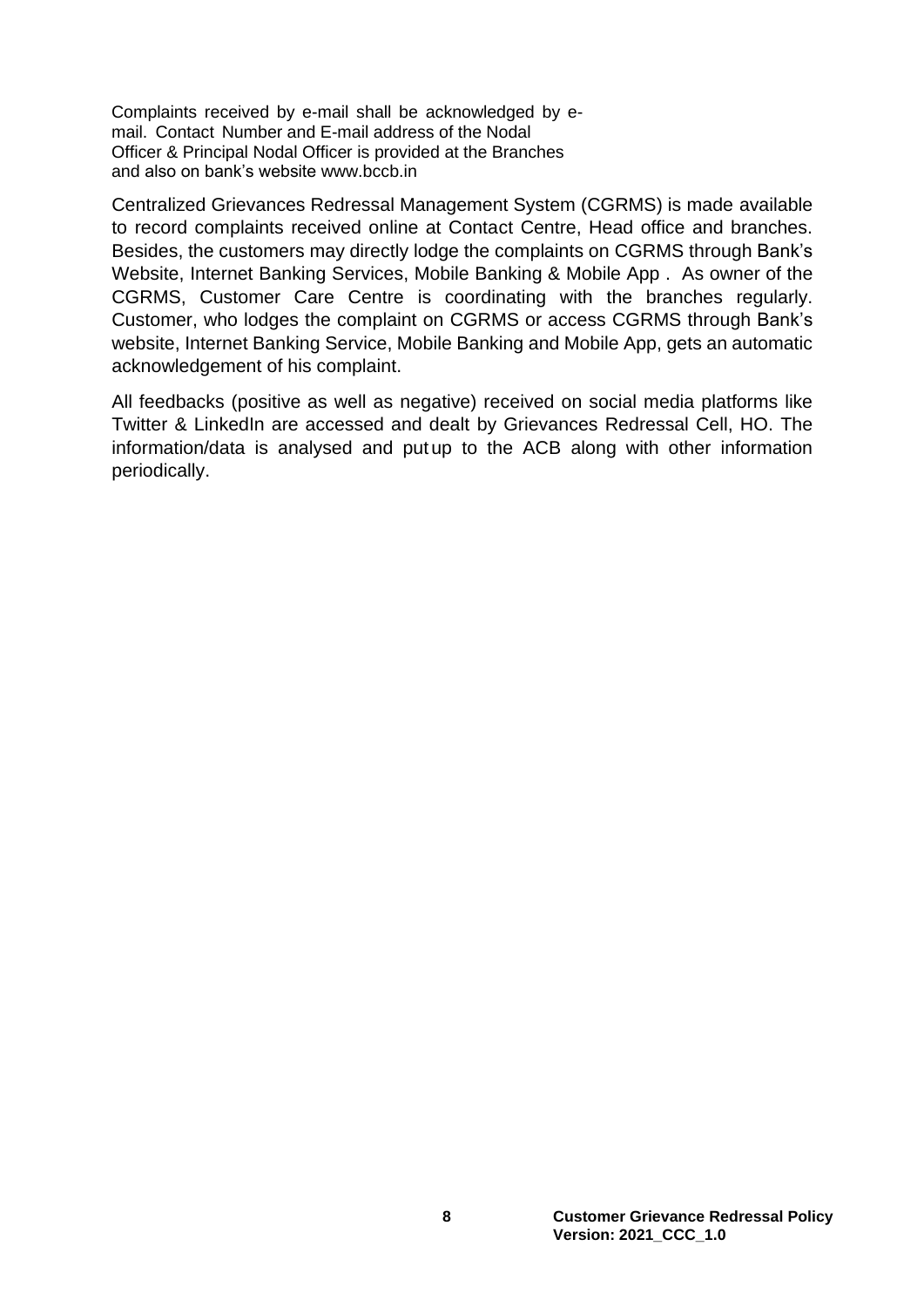#### **Resolution of Grievances**

**a** Grievances related to attitudinal aspects

- ➢ Such complaints shall be handled courteously, sympathetically and above all swiftly.
- ➢ Misbehaviour/rude behaviour with customers shall be treated at Zero tolerance level and immediate action taken. Bank, under no circumstances shall tolerate misbehaviour of any degree by our staff members.
- $\triangleright$  To keep the complaints related to misbehaviour/rude behaviour at a zero tolerance level, stern action/ disciplinary action against the erring officials would be initiated by the respective Disciplinary Authority.

All such complaints shall be closed after thorough Investigation.

#### **Grievances relating to transactions/operations:**

Primarily, the Branch is responsible for the resolution of complaints/grievances in this category. Branch would be responsible for ensuring rectification of entry / transaction or satisfaction of customers. It is the foremost duty of the branch to see that the complaint is resolved to the customer's satisfaction and if he/she is not satisfied, then to provide him/her with alternate avenues to escalate the issue. In case, it is not getting resolved at branch level, they can refer the case to Head Office for guidance/resolution.

**Grievances relating to technology related transactions:** Considering customers' expectations and lack of familiarity with alternate delivery channels (ATMs, Internet Banking and Mobile Banking), the bank has considered exclusive mechanism for redressal of grievances arising from use of these channels. The contact details/email address is made available at branches as well as on the bank's website.

After Root Cause Analysis of complaints, corrective measures are taken to avoid recurrence of complaints and systemic issues emanating from complaints are taken up with the owner department.

If the complaints are not resolved within 30 days or in case the customer is not satisfied with the service or redressal provided by the bank, he can also approach the Banking Ombudsman (BO). The contact details of the BO of the respective branch are on website and also displayed at each branch.

#### **Grievances Redressal Mechanism:**

Customers are requested to approach the Branch Manager in case of any grievances. The customer may also directly approach the Head office and escalate the issue to Customer Care Centre, HO through email at [customerservice\[at\]bccb\[dot\]co\[dot\]in](mailto:care@pnb.co.in) or by call at following nos.:-

• 18002662407 (Toll Free )

**9 Customer Grievance Redressal Policy Version: 2021\_CCC\_1.0** The contact details are available on Notice Board in branches andon Bank's website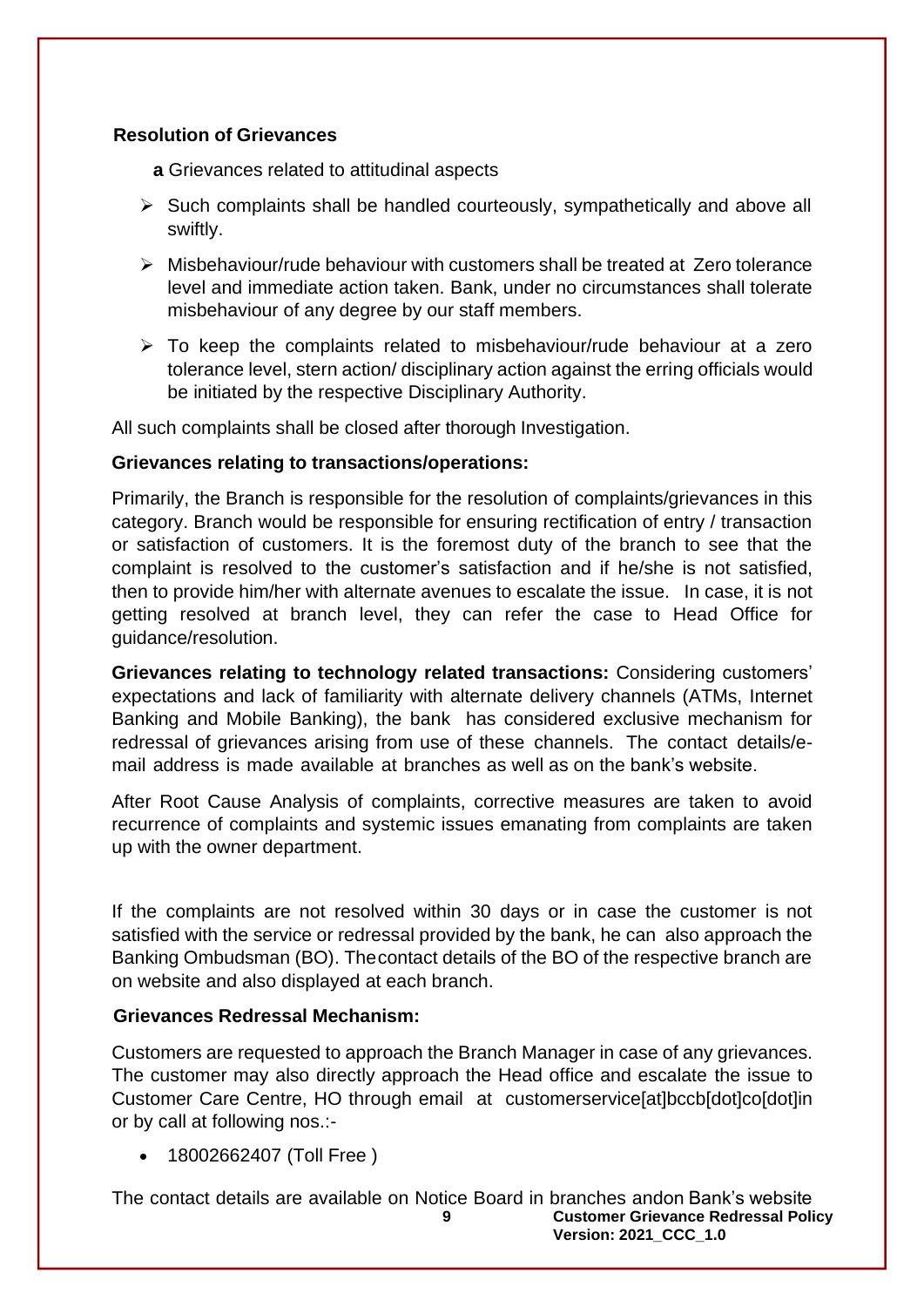#### [www.bccb.in.](http://www.bccb.in/)

#### **Time frame**

Complaints are to be seen in the right perspective because these indirectly reveal a weak spot in the working of the bank. Complaints received would be analysed from all possible angles. Bank will endeavour to send an acknowledgement/response within three working days from date of receipt of complaint.

#### **TIME SCHEDULE FOR REDRESSAL OF COMPLAINTS (TAT)**

General complaints **15 days** 15 days

Complaints forwarded by RCS/RBI/MOF//PMO/Statutory Bodies15 days

Complaints requiring some time for examination of issues involved/detail investigations/enquiries; Bank will send final response or explain reasons for further time required within 30 days of receipt of complaint.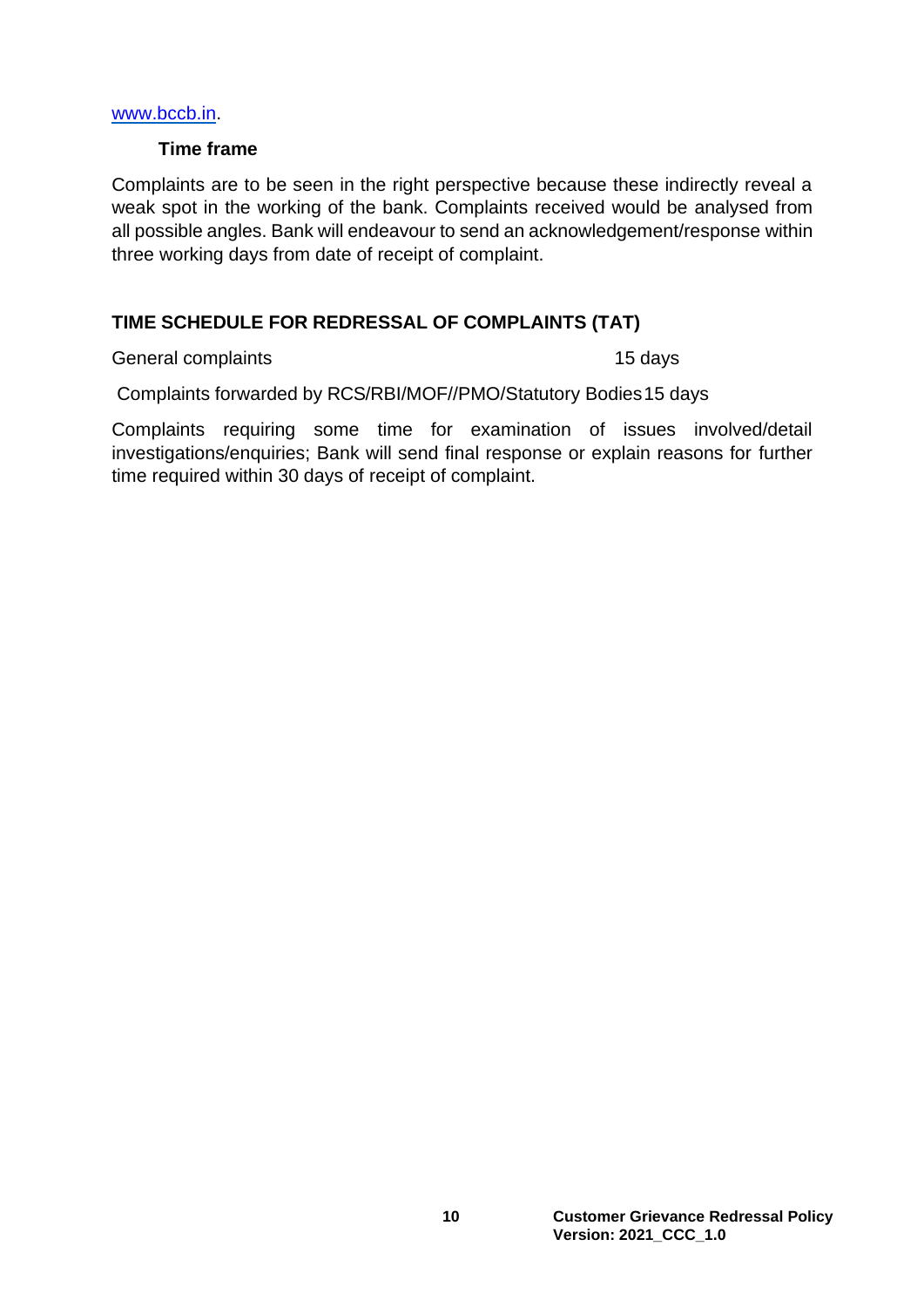#### **Review Mechanism**

**Customer Service Committee of the Board (ACB) is constituted as a part of the Audit Sub - Committee of the Board on 27th August 2021.**

i. This sub-committee of the Board shall periodically review major areas of customer grievances and measures taken to improve customer service. The Committee would also examine all issues that have a bearing on the quality of customer service provided to individual depositors and borrowers. This Committee would also review the functioning of Standing Committee on Customer Service. Further, detail of complaints with its analysis is placed before Customer Service Committee of the Board on quarterly basis. Oversight on complaint redressal system will be undertaken by BoM

The committee would have the following functions:

- ➢ Evaluate feed-back on quality of customer service received from various quarters. The committee would also review comments/feed-back on customer service.
- $\triangleright$  The Committee would be responsible to ensure that all regulatory instructions regarding customer service are followed by the bank. Towards this, the committee would obtain necessary feed-back from Departmental Heads.
- $\triangleright$  The committee would also consider unresolved complaints/grievances referred to it by departmental heads responsible for redressal and offer their advice.
- $\triangleright$  The committee would submit report on its performance to the Board at quarterly interval.

#### **Chairman/CEO**

A number of grievances are addressed by customer directly to the Chairman / CEO. Where the issues raised are considered serious, the Chairman / CEO shall call for a report on the causes that led to the grievance, action taken and final resolution given to the customer.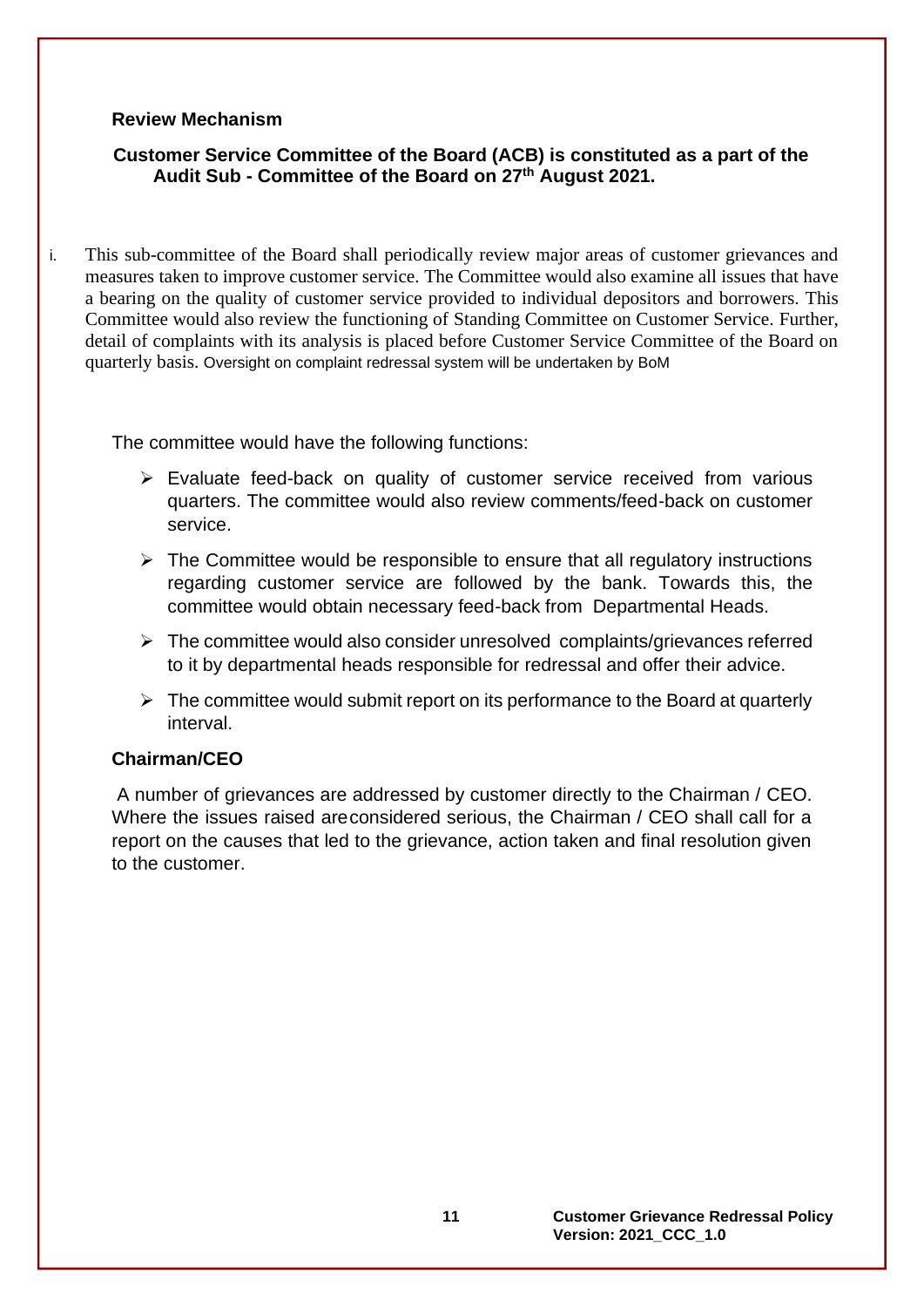#### **The Nodal Officer and other designated officials to handle complaints and grievances**

➢ The Nodal Officer: Bank would appoint a Nodal Officer and Principal Nodal Officer in the rank of General Manager / CEO, at Head Office level who will be responsible for the implementation and monitoring of grievances redressal for customers in the bank.

Aggrieved customers can write directly to the Nodal Officer and escalate the matter to Principal Nodal Officer, if there is no response within specific period from the Nodal Officer regarding their grievances at the address mentioned above

A well knit Customer Care Centre under a reasonably senior and experienced officer, duly supported by a team of 2-3 dedicated officers, be set up at Head Office to handle complaints of customers in a befitting manner.

The names, addresses, e-mail and contact numbers of Nodal Officer(s) will be made available at the branches and also available on the Bank's website.

#### **Mandatory display requirements**

#### **It is mandatory for the Bank to**

#### **provide:**

- ➢ Appropriate arrangement for receiving complaints and suggestions.
- ➢ The name, address and contact number of Nodal Officer and Principal Nodal Officer.
- ➢ Contact details of Banking Ombudsman .
- $\triangleright$  Display of notice board in Branches.
- ➢ Magnifying Glass for visually impaired persons.

#### **Interaction with customers**

The bank recognizes that customer's expectation/requirement/ grievances can be better appreciated through personal interaction with customers by bank's staff. Many of the complaints arise on account of lack of awareness among customers about bank services and such interactions will help the customers appreciate banking services better. In view of this, following arrangements have been made: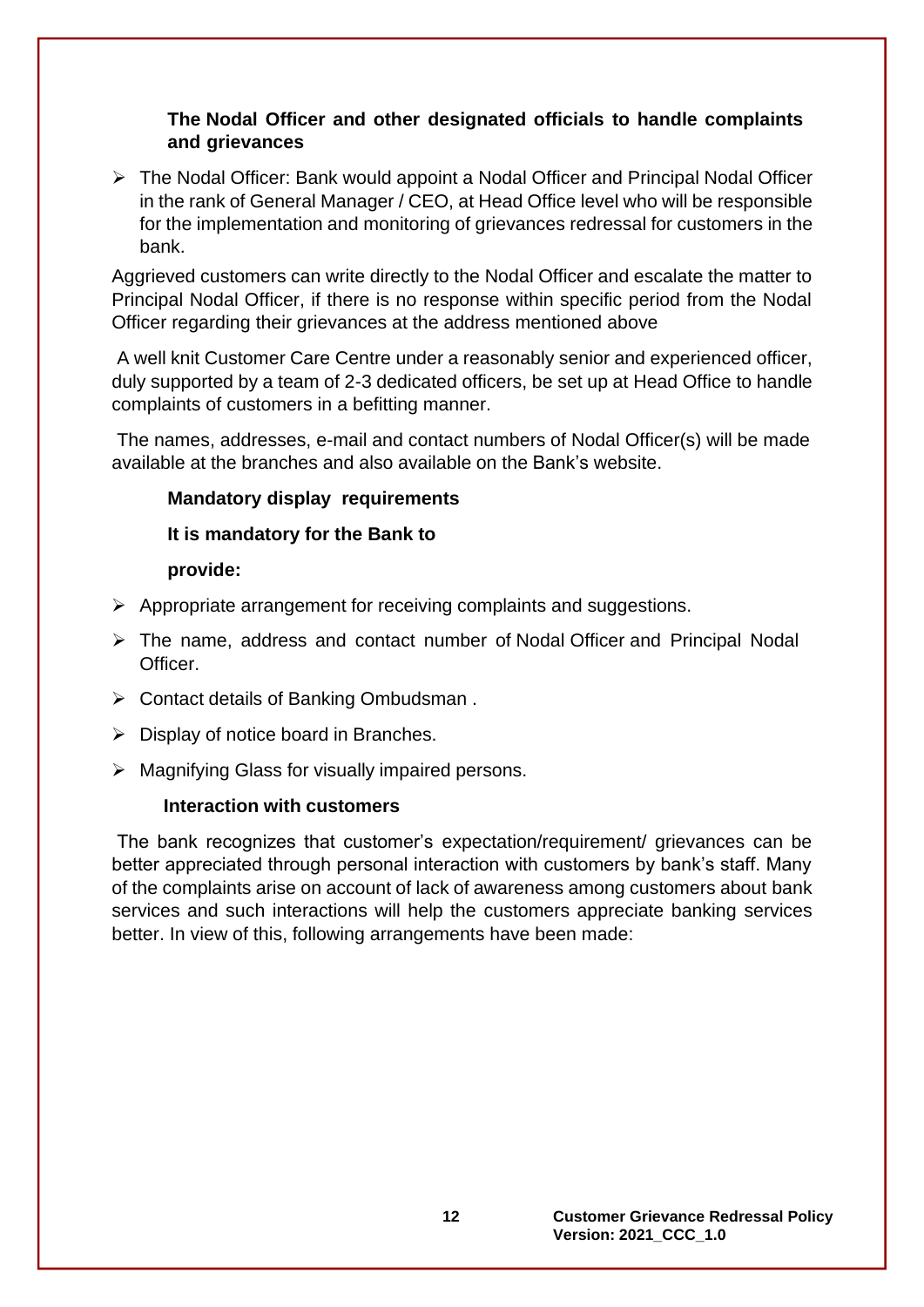#### **Customer Service Committees:**

Customer Service Committees shall be set up in all Branches to look into the quality of customer service rendered and critically examine the feedback/suggestions for improvement in customer service. These committees shall meet once in a month where staff and invited customers shall interact freely on services related issues to discuss & to be deliberated upon by the Branch/ Office.

#### **Customer Relation Programmes:**

Customer Relation Programmes are to be conducted twice a year at Head Office level, wherein customers from different segments are to be invited and their grievances / suggestions are to be looked into.

**Customers' Day** is extended at the organisation structure level and be conducted on **10th of every month** or next working Day if 10th is a holiday.

Office bearers at respective locations will meet customers and take necessary action for resolution of genuine customer grievance between 2.00 PM & 4.00 PM as per following table:

| Sr. No Level |                    | Office Bearer *              |
|--------------|--------------------|------------------------------|
|              | <b>Branch</b>      | Branch Head/ Dy. Branch Head |
|              | <b>Head Office</b> | PNO (GM, CCC : HO)           |
|              |                    |                              |
|              |                    |                              |

\*In case BH / PNO are away from office due to official work / leave then 2<sup>nd</sup> person of the respective office will attend the customer.

#### **Sensitizing operating staff for improvement in service & handling complaints**

Complaints occur very often due to lack of knowledge and awareness of the products and services. The Nodal Officers are required to give feedback on training needs of staff at various levels to HRD so that they may arrange one / two sessions on Customer Service, in the training programmes conducted regularly by HRD at Training Centre to evaluate measures for redressing Customer Grievances promptly.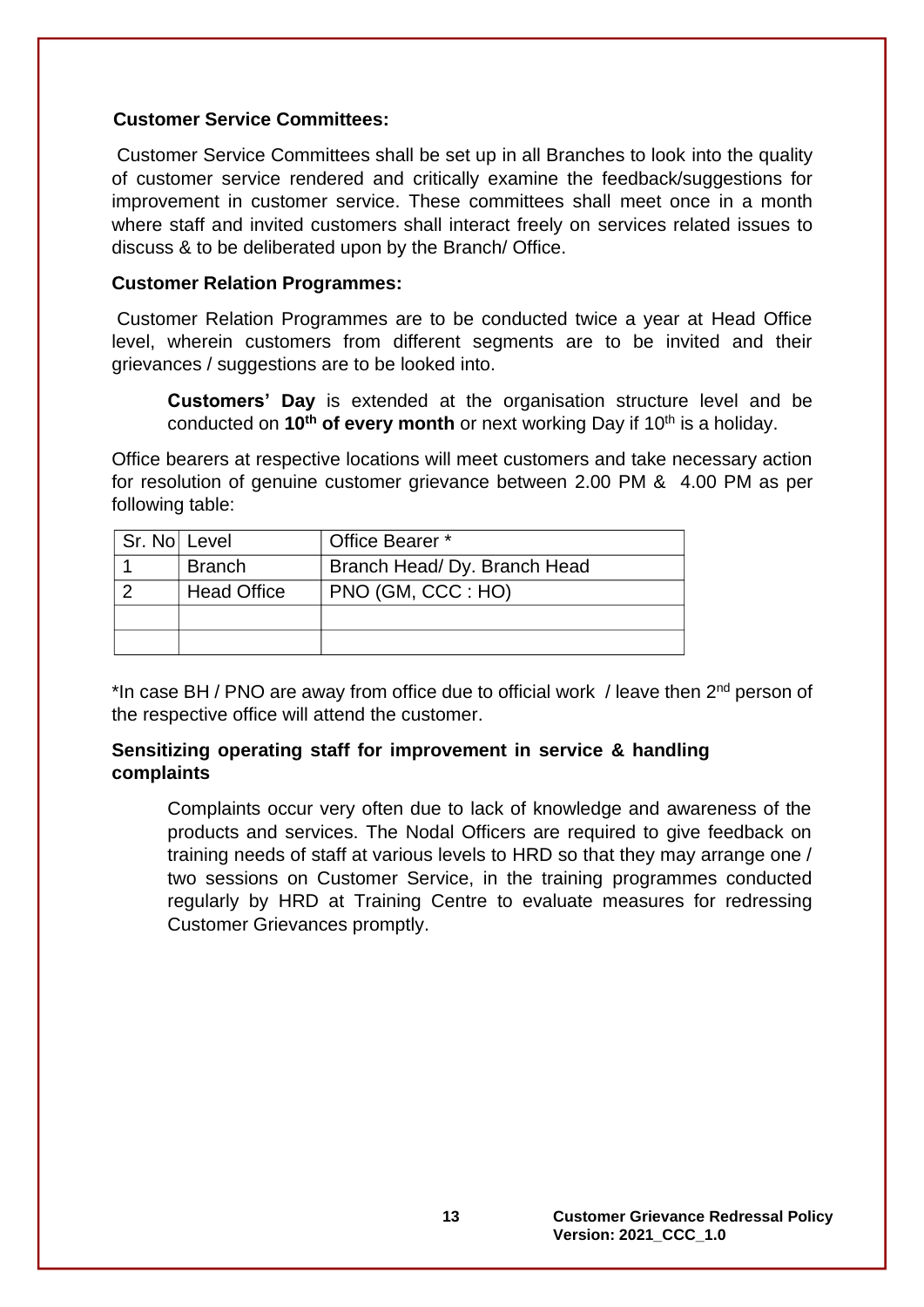Monthly Theme Based Meeting is held on single date in all the branches of the bank to create awareness among staff on all the products & services of the bank to serve to our esteemed customers in a better way.

To deal with customers with a positive attitude and a customer friendly behaviour, the selection of front line staff should be carefully done. With an open mind and a smile on the face, staff should be able to win the customer's confidence. Imparting soft skills required for handling irate customers, should be an integral part of the training programmes. It would be the responsibility of the Nodal Officer to ensure that the internal machinery for handling complaints/grievances operates smoothly and efficiently at all levels.

To ascertain reasons for customer complaints, mystery shopping is carried out in branches and suitable necessary action taken against the employees involved in refusal of business to avoid recurrence of such incidents in future.

BANKING OMBUDSMAN SCHEME:

Reserve Bank Integrated Ombudsman Scheme 2021 launched on 12th November 2021

in virtual mode by Hon'ble Prime Minister Shri.Narendra Modi.

The Scheme integrates the existing three Ombudsman schemes of RBI namely,

#### (i) **[the Banking Ombudsman Scheme, 2006](https://rbidocs.rbi.org.in/rdocs/Content/PDFs/BOS2006_2302017.pdf)**;

(ii) **[the Ombudsman Scheme for Non-Banking Financial Companies, 2018](https://rbidocs.rbi.org.in/rdocs/Content/PDFs/NBFC23022018.pdf)**; and

#### (iii) **[the Ombudsman Scheme for Digital Transactions, 2019](https://rbidocs.rbi.org.in/rdocs/Content/PDFs/OSDT31012019.pdf)**.

The Scheme will provide cost-free redress of customer complaints involving deficiency in services rendered by entities regulated by RBI, if not resolved to the satisfaction of the customers or not replied within a period of 30 days by the regulated entity.

In addition to integrating the three existing schemes, the Scheme also includes under its ambit Non-Scheduled Primary Co-operative Banks with a deposit size of ₹50 crore and above. The Scheme adopts 'One Nation One Ombudsman' approach by making the RBI Ombudsman mechanism jurisdiction neutral.

There is no limit on the amount in a dispute that can be brought before the Ombudsman for which the Ombudsman can pass an Award. However, for any consequential loss suffered by the complainant, the Ombudsman shall have the power to provide a compensation up to Rupees 20 lakh, in addition to, up to Rupees One lakh for the loss of the complainant's time, expenses incurred and for harassment/mental anguish suffered by the complainant

#### **Some of the salient features of Reserve Bank Integrated Ombudsman Scheme, 2021 are:**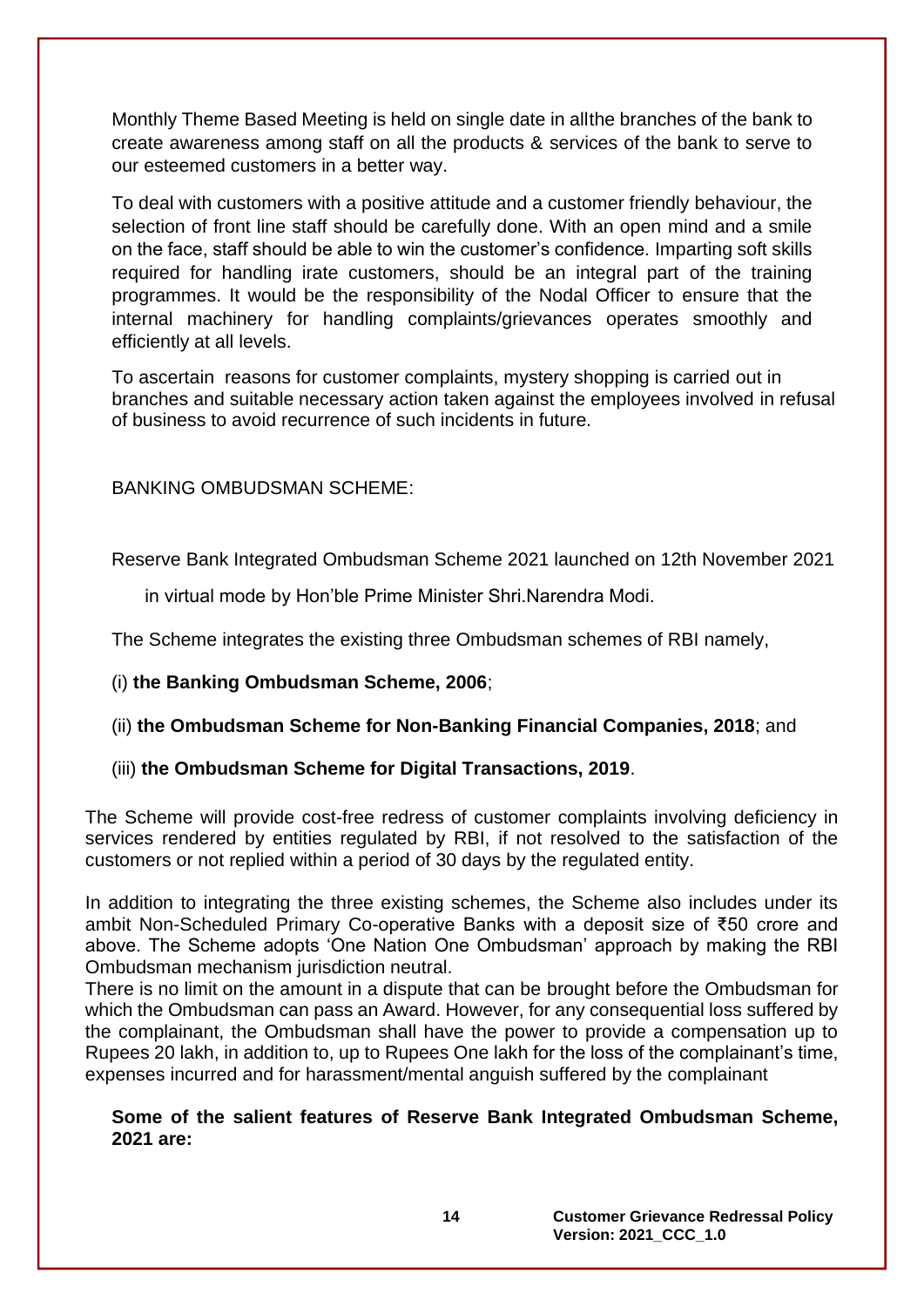- (i) It will no longer be necessary for a complainant to identify under which scheme he/she should file complaint with the Ombudsman.
- (ii) The Scheme defines 'deficiency in service' as the ground for filing a complaint, with a specified list of exclusions. Therefore, the complaints would no longer be rejected simply on account of "not covered under the grounds listed in the scheme".
- (iii) The Scheme has done away with the jurisdiction of each ombudsman office.
- (iv) A Centralised Receipt and Processing Centre has been set up at RBI, Chandigarh for receipt and initial processing of physical and email complaints in any language.
- (v) The responsibility of representing the Regulated Entity and furnishing information in respect of complaints filed by customers against the Regulated Entity would be that of the Principal Nodal Officer in the rank of a General Manager in a Public Sector Bank or equivalent.
- (vi) The Regulated Entity will not have the right to appeal in cases where an Award is issued by the ombudsman against it for not furnishing satisfactory and timely information/documents.

The Executive Director-in charge of Consumer Education and Protection Department of RBI would be the Appellate Authority under the Scheme.

Complaints can continue to be filed online on [https://cms.rbi.org.in.](https://cms.rbi.org.in/) Complaints can also be filed through the dedicated [e-mail](mailto:CRPC@rbi.org.in) or sent in physical mode to the 'Centralised Receipt and Processing Centre' set up at Reserve Bank of India, 4th Floor, Sector 17, Chandigarh – 160017 in the [format.](https://rbidocs.rbi.org.in/rdocs/content/pdfs/RBIOS2021_121121_A.pdf)

A Contact Centre with a toll-free number – 14448 (9:30 am to 5:15 pm) – is also there in Hindi, English and in eight regional languages which will be expanded to cover other Indian languages in future. The Contact Centre will provide information/clarifications regarding the alternate grievance redress mechanism of RBI and to guide complainants in filing of a complaint.

A copy of the [Scheme](https://rbidocs.rbi.org.in/rdocs/content/pdfs/RBIOS2021_121121.pdf) is available on the RBI website and on the CMS portal [\(https://cms.rbi.org.in\)](https://cms.rbi.org.in/).

SAILENT FEATURES OF BANKING OMBUDSMAN SCHEME FOR THE BANKS TO MANDATORY FOLLOW:

- 1. The contact details of the Banking Ombudsman to whom the complaints are to be made by the aggrieved party are displayed prominently in all the offices and branches of the bank in such manner that a person visiting the office or branch has adequate information of the Scheme.
- 2. A copy of the Scheme is available with the designated officer of the bank for perusal in the office premises of the bank. If anyone desires to do so and notice about the availability of the Scheme with such designated officer shall be displayed along with the notice under sub clause (1) of this clause and shall place a copy of the Scheme on their website.